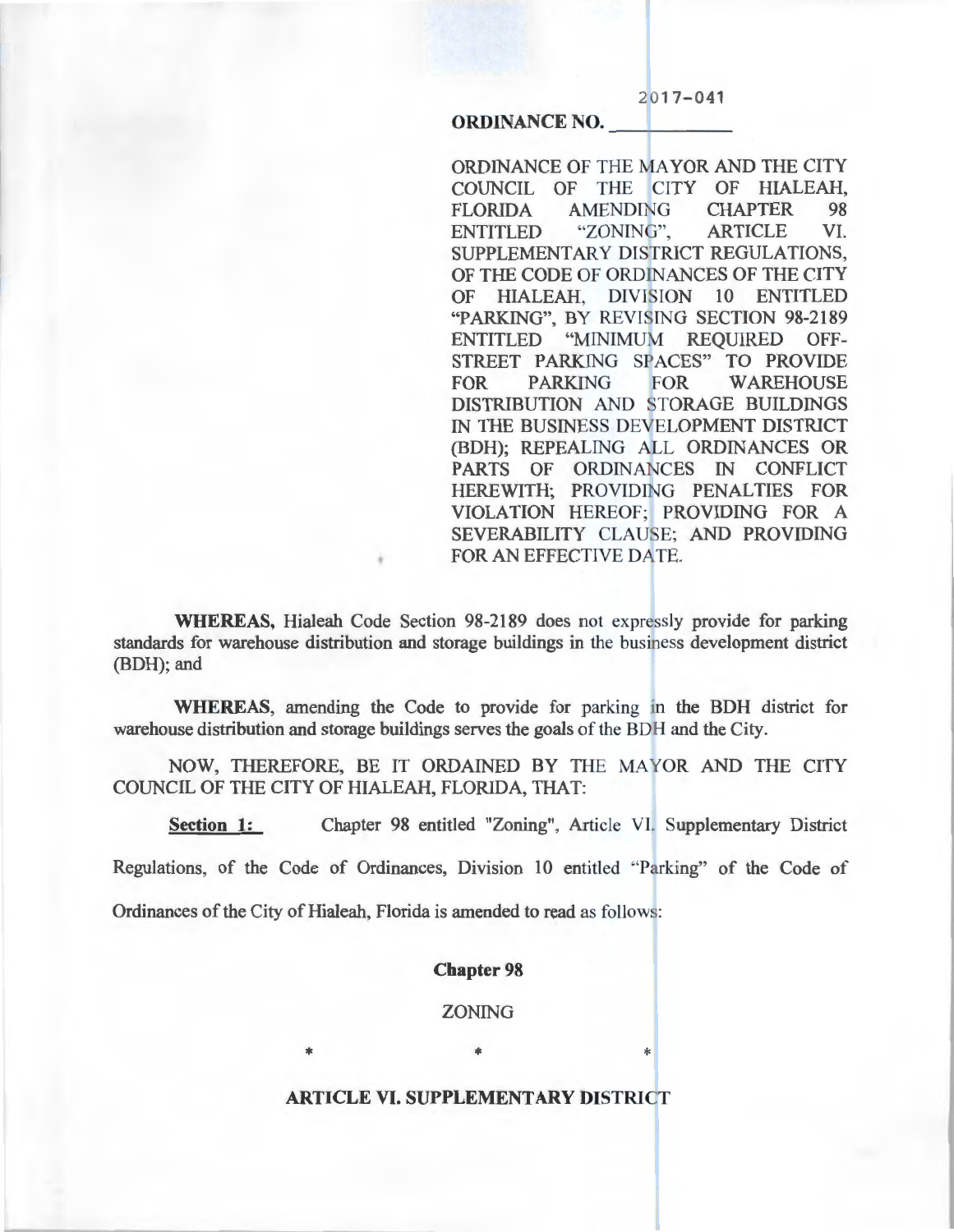# **REGULATIONS**

## **DIVISION 10. - PARKING**

\*  $\mathbb{R}$  \*  $\mathbb{R}$   $\mathbb{R}$   $\mathbb{R}$   $\mathbb{R}$   $\mathbb{R}$   $\mathbb{R}$   $\mathbb{R}$   $\mathbb{R}$   $\mathbb{R}$   $\mathbb{R}$   $\mathbb{R}$   $\mathbb{R}$   $\mathbb{R}$   $\mathbb{R}$   $\mathbb{R}$   $\mathbb{R}$   $\mathbb{R}$   $\mathbb{R}$   $\mathbb{R}$   $\mathbb{R}$   $\mathbb{R}$   $\mathbb{R}$   $\mathbb{R}$ 

\* \* \*

 $*$  and  $*$  and  $*$  and  $*$  and  $*$  and  $*$ 

#### **Sec. 98-2189.- Minimum required off-street parking spaces.**

(24) *BDH business development district.* For warehouse distribution buildings, which shall be defined as storage buildings for a variety of goods involved in local, interstate and international shipping, shall provide one (1) parking space for each one thousand  $(1,000)$  square feet of gross floor area in the building up to ten thousand (10,000) square feet and then one (1) space for each two thousand (2,000) square feet of gross warehouse floor area thereafter. For the gross floor area that is used as offices or other commercial uses, not exceeding 10% of the total area of each warehouse bay or unit, one (1) parking space for each three hundred (300) square feet of gross floor area of such building or fractional part thereof. And, one (1) parking space for each two hundred (200) square feet of gross floor area or fractional part thereof for office and retail areas exceeding 10% of the total area of the warehouse bay or unit.

#### **Section 2: Repeal of Ordinances in Conflict.**

All ordinances or parts of ordinances in conflict herewith are hereby repealed to the extent of such conflict.

## **Section 3: Penalties.**

Every person violating any provision of the Code or any ordinance, rule or regulation adopted or issued in pursuance thereof shall be assessed a civil penalty not to exceed \$500.00 within the discretion of the court or administrative tribunal having jurisdiction. Each act of violation and each day upon which any such violation shall occur shall constitute a separate offense. In addition to the penalty prescribed above, the city may pursue other remedies such as